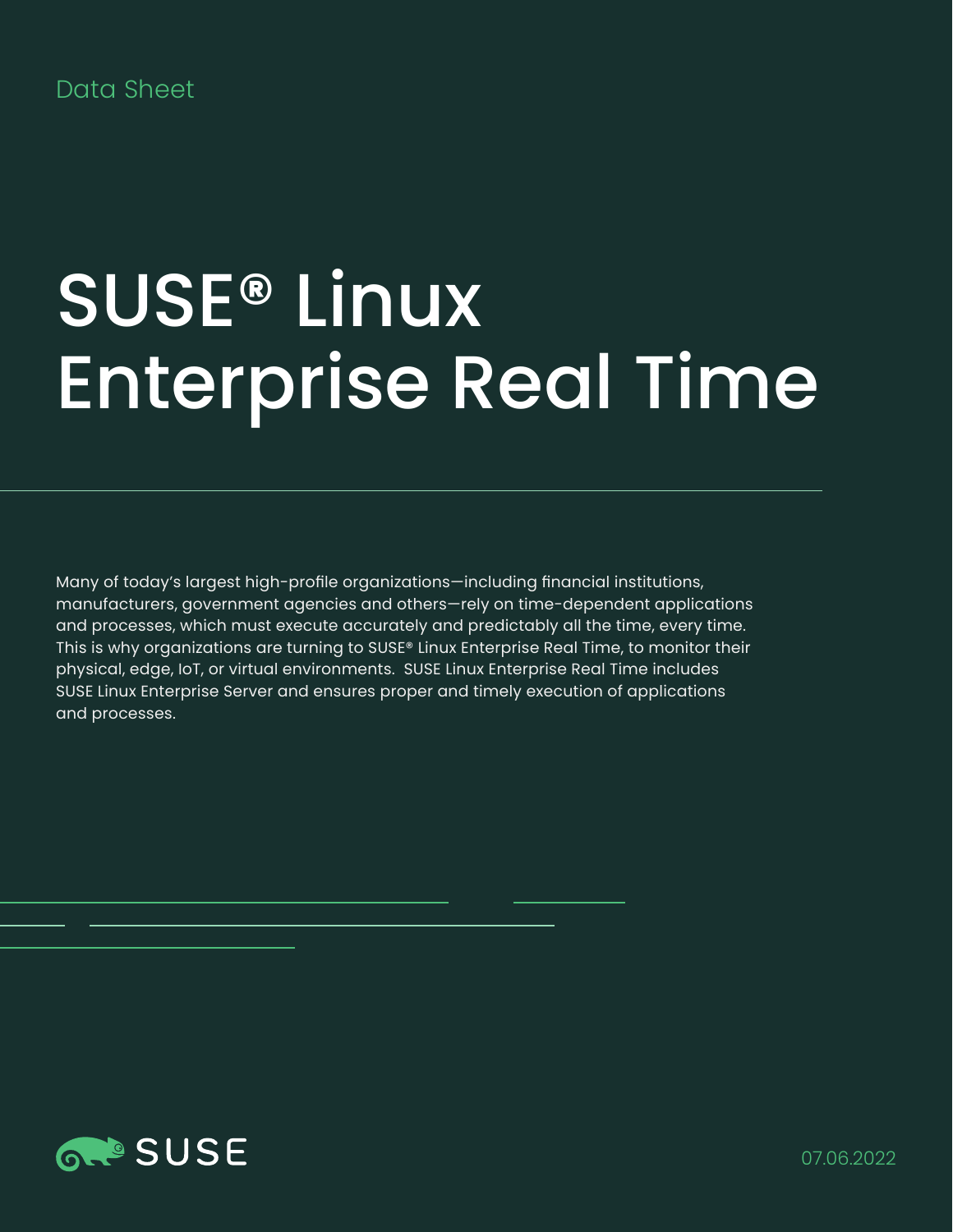

# Product overview

Whether you are monitoring an IoT sensor on an industrial device or have an edge system that must act instantly on external inputs, SUSE Linux Enterprise Real Time will ensure proper and timely execution of applications and processes.

#### Additional benefits include:

#### Precision timing

The product inherits the advantages of the latest SUSE Linux Enterprise Server platform, as well as delivers enhancements to the real-time scheduler and more fine-grained locking mechanisms, improving performance and scalability.

#### **Predictability**

The product includes support for per device interrupt threads, enabling tuning at the device level. In addition, new hardware latency detectors and reporting capabilities increase visibility, helping customers reduce latency and optimize performance across their entire real-time stack – hardware and software.

#### **Pricing**

Subscriptions are available for 1 or 3 years with standard or priority support, as a standalone product offering that includes SUSE Linux Enterprise Server, and shares the same kernel tree. Since this

is no longer just an extension, a single subscription is now required rather than two subscriptions.

# Key features

#### Low latency

Running your time-sensitive, missioncritical applications on SUSE Linux Enterprise Real Time reduces latency and gives you the time advantage you need to make profits or cut losses ahead of your competitors. A fully preemptible real-time kernel allows you to specify which processes take priority over previously uninterruptible operating system processes, such as spinlocks and hardware and software interrupts. With these innovative capabilities, you can execute your time-critical operations ahead of all others without any delay.

### Deterministic execution

Get greater predictability. Ensure critical business processes complete in time, every time, and deliver high quality of service, even under heavy system loads. By shielding key system resources for high-priority processes, you can ensure greater predictability for time-sensitive applications.

#### Low jitter

The low jitter, built upon the highly deterministic technology of a SUSE Linux Enterprise Real Time system, helps to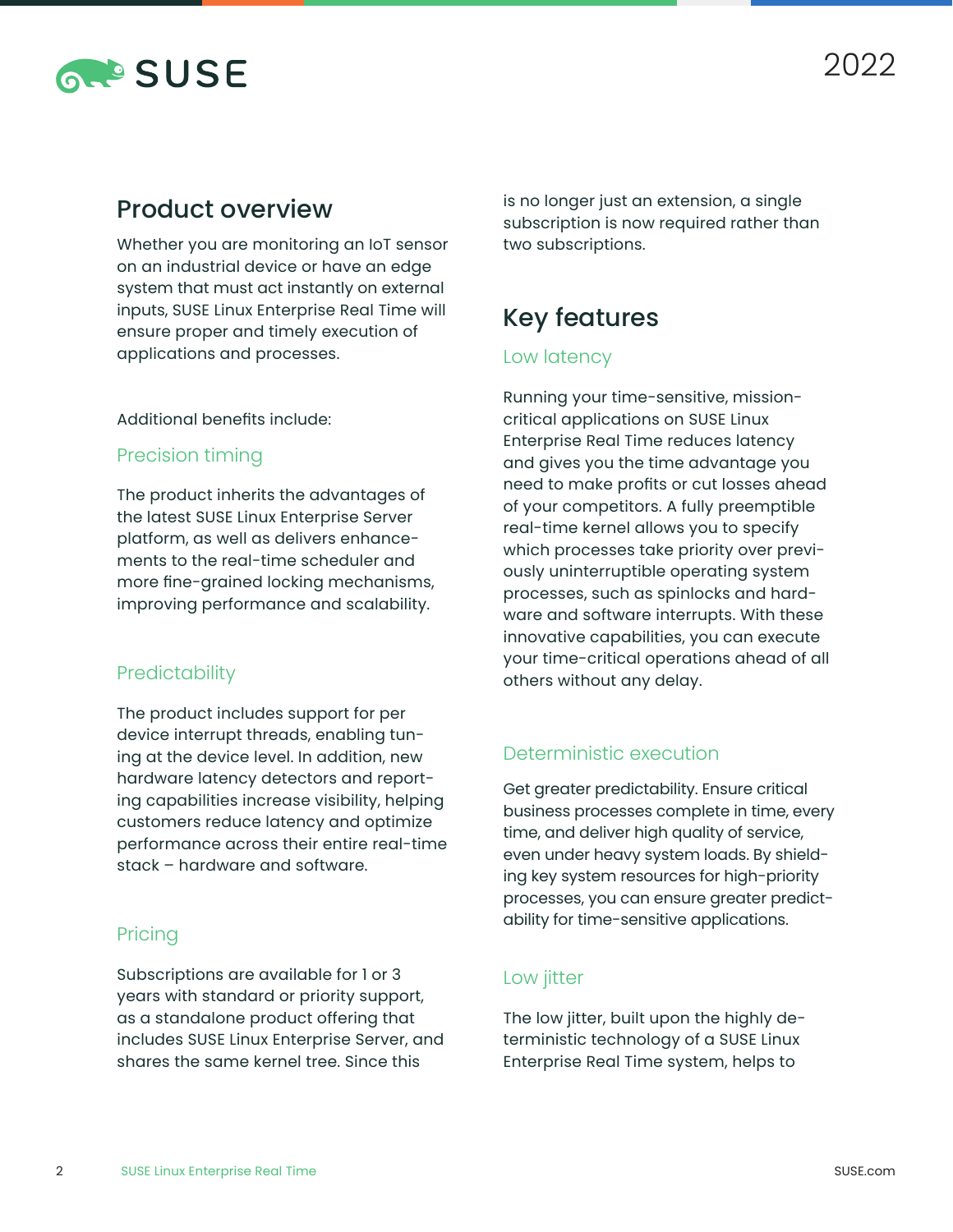

keep applications synchronized with the real world. This helps services that need ongoing and repeated calculation.

## Priority inheritance

Priority inheritance refers to the ability of a lower priority process to assume a higher priority when there is a higher priority process that requires the lower priority process to finish before it can accomplish its task. SUSE Linux Enterprise Real Time solves priority inversion problems for mission-critical processes.

#### Threaded interrupts

Processes running in interrupt mode in a general-purpose operating system are not preemptible. With SUSE Linux Enterprise Real Time, these interrupts have been encapsulated by kernel threads, which are interruptible, and, in turn allow the hard and soft interrupts to be preempted by user-defined higher priority processes.

#### LTTng tracing tool

LTTng, a highly efficient tracing tool for Linux, helps to track down performance issues and debug problems involving multiple concurrent processes and threads.

#### High resolution timer

Process accounting precision and ac-

curacy are improved by replacing a low-resolution POSIX timer with a timer working at speeds of a few microseconds. The amount of time the system spends processing interrupts, system calls, kernel daemons and user applications is now accounted for at nanosecond resolution.

## OFED/InfiniBand

SUSE Linux Enterprise Real Time includes kernel modules that support OpenFabrics Enterprise Distribution (OFED), the open source RDMA software stack available from the OpenFabrics Alliance, enabling the implementation of unified high-speed interconnects based on InfiniBand and 10-Gigabit Ethernet.

#### Precision Time Protocol

To act as one unit, distributed systems need time accuracy not only within a server but across all servers. The Precision Time Protocol (PTP) synchronizes servers via the high-speed network, up to sub-microsecond accuracy.

## Adaptive locking

The adaptive locking algorithm allows a system to be put to sleep or suspended and release resources that are being held for higher priority processes to be executed. Adaptive locks reduce operating system context switching times, dramatically improving the performance of throughputsensitive workloads.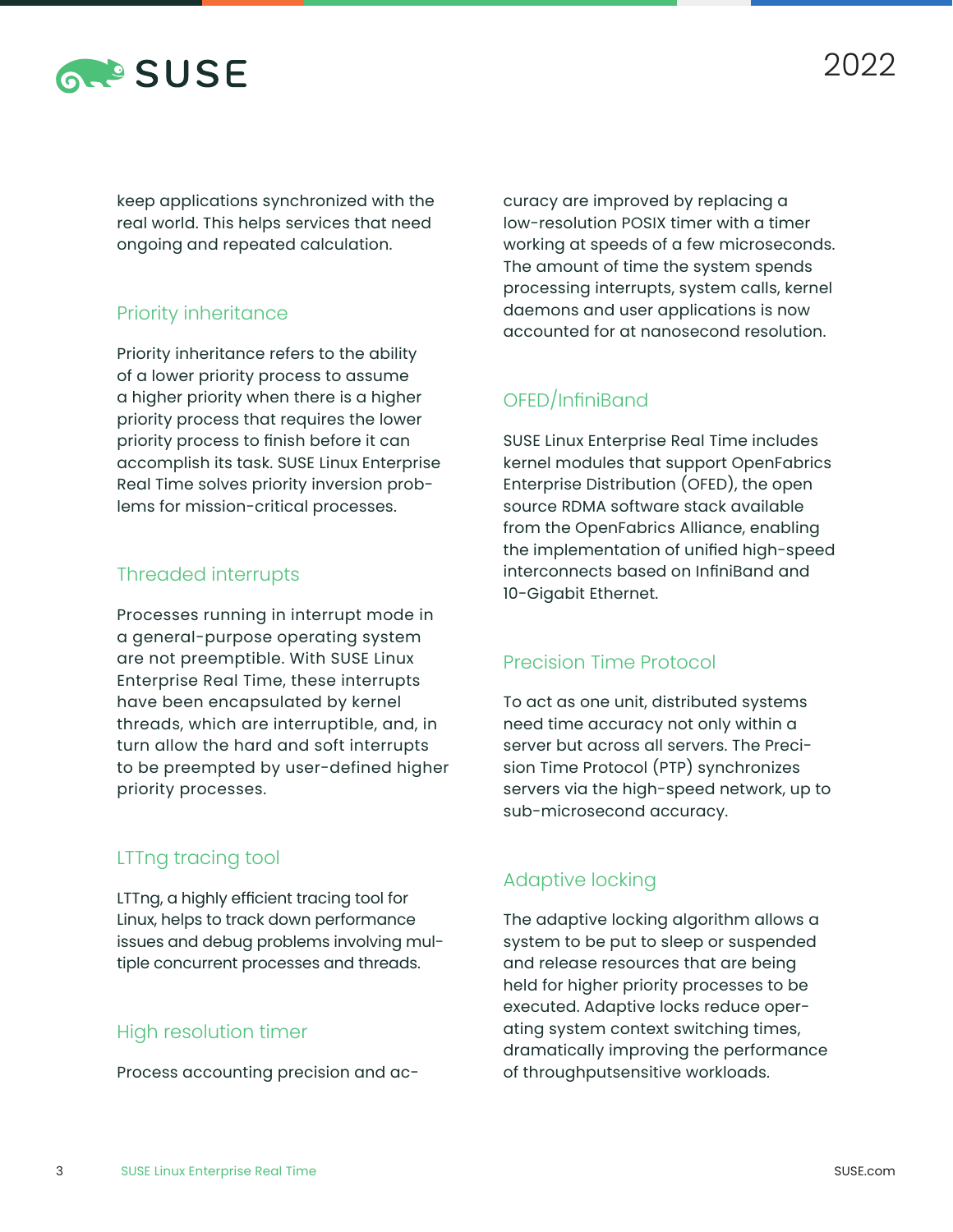

## CPU shielding and assignment

With SUSE Linux Enterprise Real Time, users have full control over the assignment of processes and threads to CPUs. Processes with real-time requirements can be assigned to run exclusively on dedicated CPUs or cores. CPUs executing real-time tasks can be completely shielded from any other processes that have not been explicitly assigned to them. This ensures that resources are always available for high-priority processes and minimally affected by increased system loads, ensuring greater reliability and predictability.

### Virtualization

SUSE Linux Enterprise Real Time supports open source KVM and Xen virtualization, as well as VMware and Microsoft Hyper-V. Real time and standard virtual machines (VMs) are supported on the same physical server. This feature also delivers higher density of real-time systems in VMs on a single server. Learn more at [suse.com/products/realtime/](http://suse.com/products/realtime/)

# System requirements

Supported platforms

• x86\_64

For more information, please visit: [www.](http://www.suse.com/products/realtime) [suse.com/products/realtime](http://www.suse.com/products/realtime)